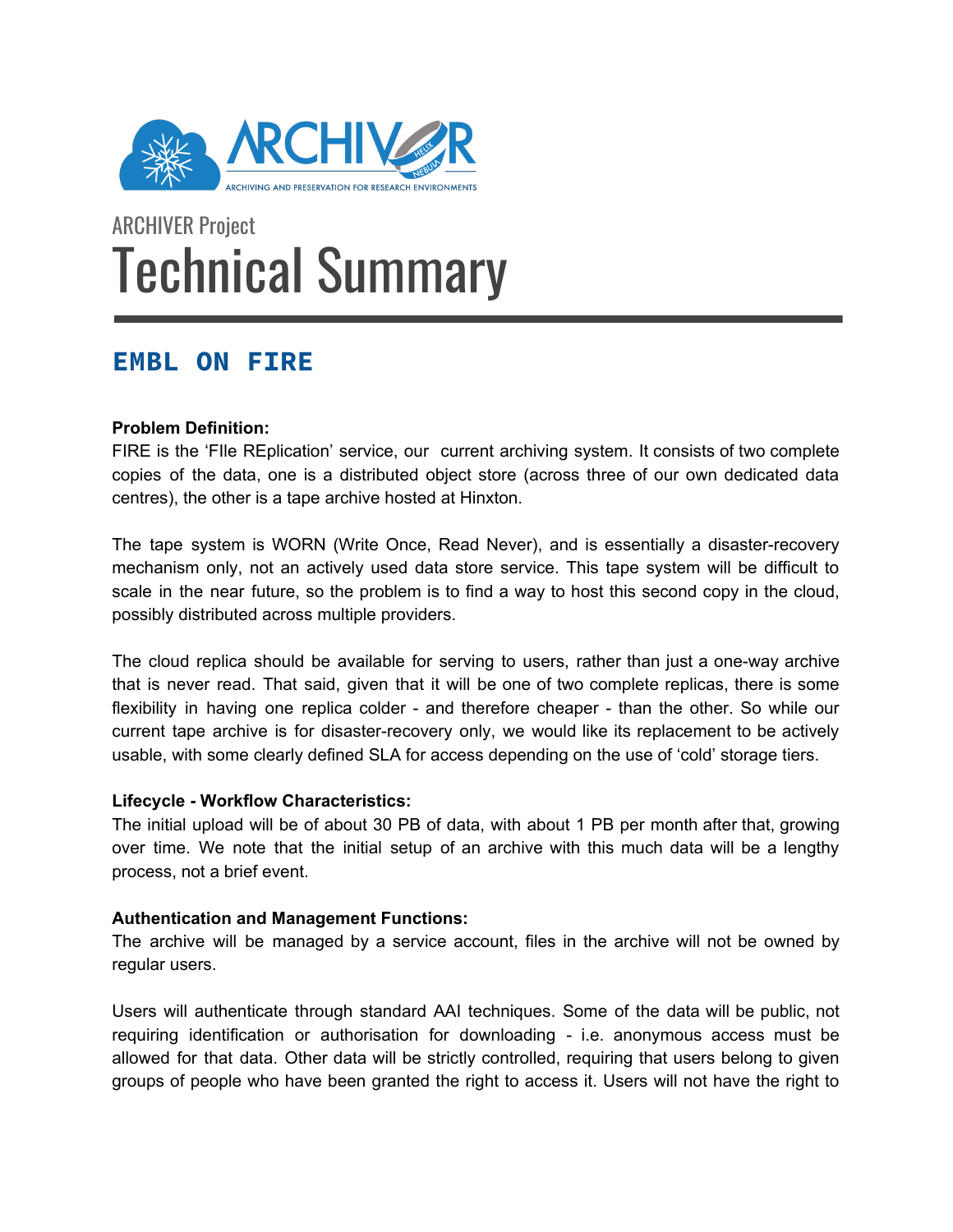modify data, though some data may be versioned in the sense that a new file is uploaded and linked to the previous version.

# **Data and Metadata Characteristics:**

Data consists of files from several kB up to 500 GB, with the vast majority in the range of 1 to a few GB. The current archive is 20 PB in size, and is currently doubling every two years. We do not control the sources of our data - any research team producing biological data anywhere in Europe, or beyond, can upload data to us - so we expect this growth doubling to continue for at least the next several years.

Some of the data will contain important PII, and we are under a legal obligation to protect it. We currently encrypt such data at rest, and the keys are strictly controlled. In particular, the people who manage the store should not need to have the decryption keys in order to perform their function.

Data may be uploaded from practically anywhere in the world. The majority comes from several sites around Europe and the USA. Anyone who produces genomic, proteomic, or other biological data can, in principle, upload it to EBI. The number of people doing this is going to increase over time, as noted above, we do not control the sources of our data.

#### **Interface Characteristics:**

The data store itself will be compatible with industry standards for large data stores - in practice this means S3 compatible. API access to the store itself is sufficient, we provide domain-specific search portals that return URIs to the user from which they can retrieve the data.

Web-based protocols will then allow direct download through the portal, or the user can take a list of URIs and hand them to a workflow manager for processing.

Users have no a-priori reason to care where the data is stored. Only if they need to process large volumes of data will they have cause to consider its location, so they can compute close to the data.

# **Reliability Requirements:**

We have an obligation of custodial care for our data, i.e. we need to keep it 'forever'. In practice, we expect a solution to target a lifetime of at least 10 years, with a suitable exit-strategy that allows us to extract our data within a defined time and cost envelope, should that be needed.

#### **Compliance and Verification:**

We do have legal requirements to protect our data. Currently we use encryption at-rest, and users who are granted access to restricted data are given separately-encrypted copies, so even if they get hold of other files they cannot decrypt them.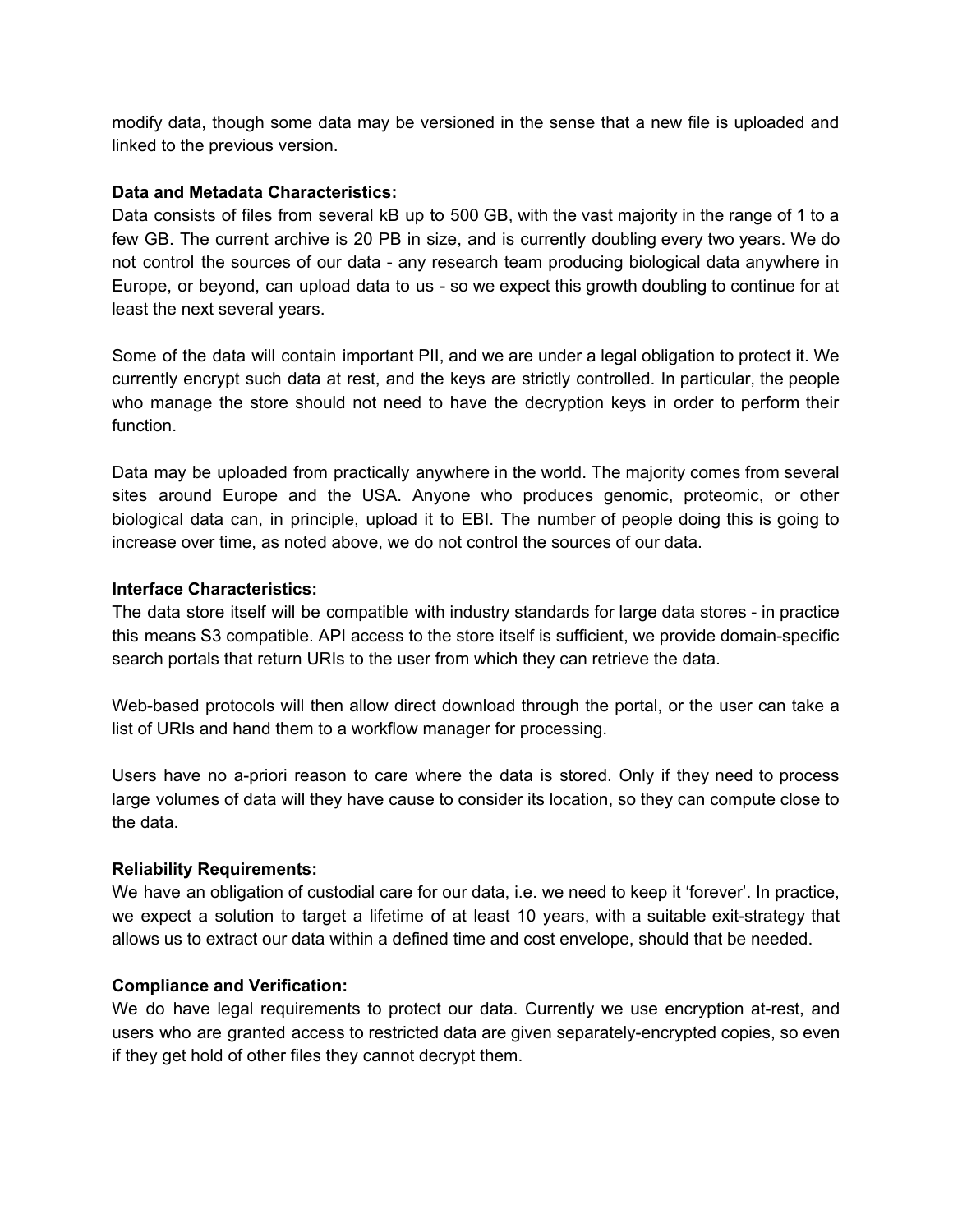In practice, we expect to manage encryption keys outside of the physical archive, as we do today, so the archive will only contain opaque data. There will be relationship links ('file A and file B are equivalent, but not identical'), but that's all.

# **Cost Requirements:**

The baseline to compare against would be a tape store of equivalent capacity, including the need to migrate to new media every few years. The solution would also allow us to return to operation after a disaster much faster than recovering data from tape. E.g instead of doing a bulk restore from tape, we could restore on-demand from the archive, which would be a vast improvement.

| <b>DMP Topic</b>                                              | What needs to be addressed                                                                                                                                                                                                                                                                                                                                                                               |
|---------------------------------------------------------------|----------------------------------------------------------------------------------------------------------------------------------------------------------------------------------------------------------------------------------------------------------------------------------------------------------------------------------------------------------------------------------------------------------|
| Data description and collection or re-use of<br>existing data | The data to be used is primarily DNA<br>sequence data from the European Nucleotide<br>Archive (ENA), located in the EMBL-EBI data<br>centres. Data is submitted to ENA by research<br>teams around Europe.                                                                                                                                                                                               |
| Documentation and data quality                                | Data quality is measured as part of the DNA<br>sequencing process, the quality<br>measurement is included with the raw data.<br>The origin of the data (organism, sample etc)<br>forms part of the accompanying metadata<br>collected during the submission process.                                                                                                                                     |
| Storage and backup during the research<br>process             | The FIRE archive maintains primary<br>responsibility for the safe storage of our data,<br>using a distributed object store and a tape<br>archive for redundant copies. The ARCHIVER<br>project will explore the possibility of<br>replacing the tape store with a cloud-based<br>archive, but any decision to do that will not<br>be taken until after the conclusion of the<br>ARCHIVER project itself. |
| Legal and ethical requirements, codes of<br>conduct           | Data is encrypted before being uploaded into<br>FIRE, if there is any requirement that it be<br>protected. FIRE itself does not manage access<br>keys, the data is opaque bits as far as it's<br>concerned.                                                                                                                                                                                              |
| Data sharing and long-term preservation                       | Long term preservation remains the primary<br>responsibility of FIRE, using the redundant                                                                                                                                                                                                                                                                                                                |

# **Initial Data Management Plan:**